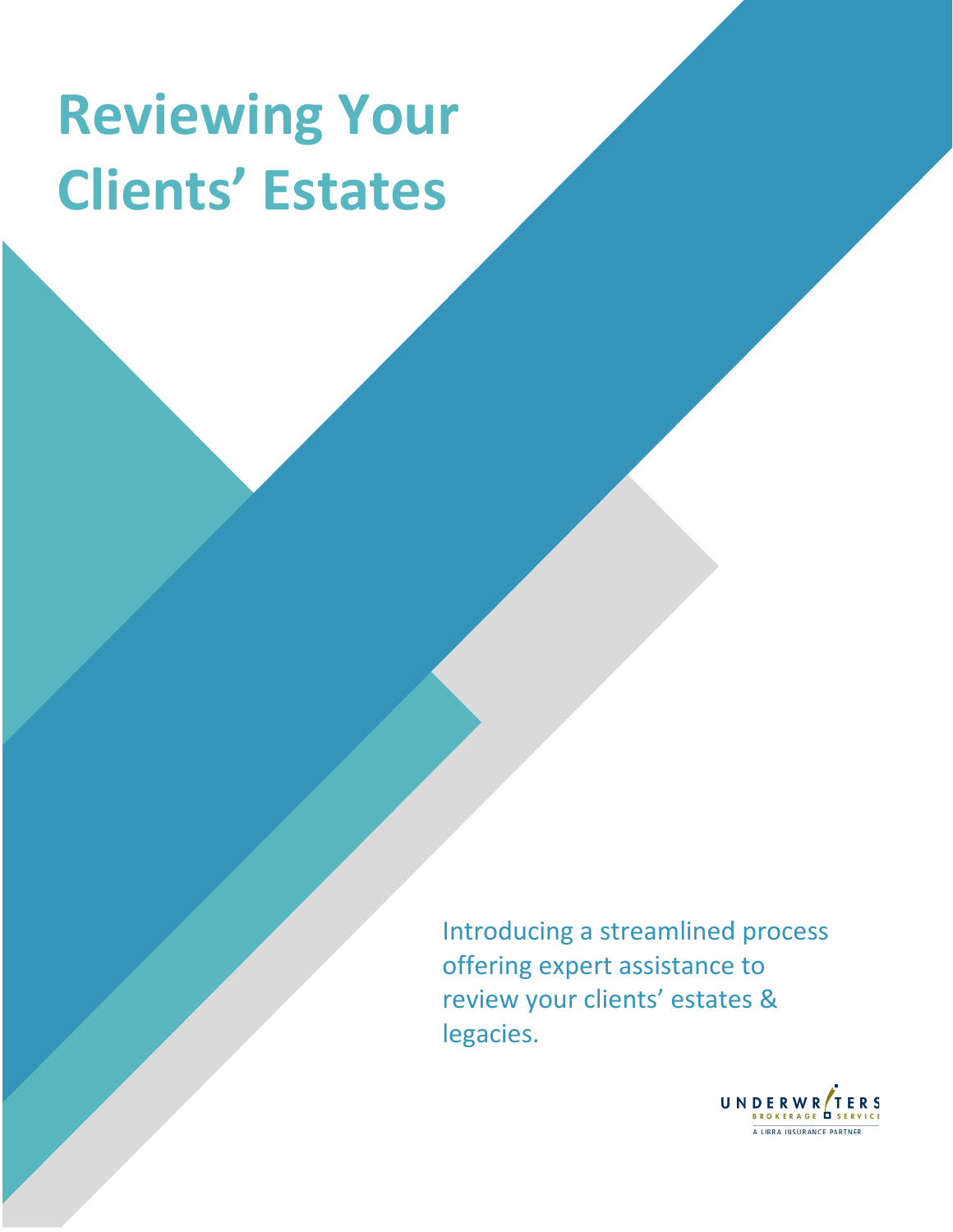### **What is an** *Estate Review***?**

*Estate Review* is a comprehensive analysis of your clients' current estate plans by an Estate Planning Specialist. The process considers your clients' goals and objectives and offers appropriate planning updates.

By utilizing *Estate Review* with Underwriters Brokerage Service, advisors can add significant value to client relationships without the traditional costs associated with estate plan reviews. A formal *Estate Review* is offered to clients with a net worth of \$3,000,000+.

| <b>Maximize Legacy</b>     | • Estate Review identifies tax and other inefficiencies in the estate plan,<br>which could lead to a reduction in the value of assets transferred to heirs. |
|----------------------------|-------------------------------------------------------------------------------------------------------------------------------------------------------------|
|                            |                                                                                                                                                             |
| <b>Confirm Fiduciaries</b> | • Individuals or entities appointed to manage the most important aspects of<br>the estate may no longer be appropriate.                                     |
|                            |                                                                                                                                                             |
| <b>Address Legislation</b> | • The failure to review and update a plan can create complications and<br>unnecessary costs in the administration of an estate.                             |
|                            |                                                                                                                                                             |
| <b>Current Objectives</b>  | • A periodic review of clients' estate objectives is critical to maintaining a<br>suitable legacy plan.                                                     |

**Why is this Important?**

### **What is the Process?**

| <b>Communicate Value</b>  | • Underwriters Brokerage Service helps you to effectively communicate the<br>benefits of this process to your client.                                                                             |
|---------------------------|---------------------------------------------------------------------------------------------------------------------------------------------------------------------------------------------------|
| <b>Gather Information</b> | • Completion of the Estate Fact Finder, along with providing current estate<br>planning documents, enables us to initiate the process.                                                            |
| <b>Objectives Meeting</b> | . You and your client meet with the Estate Planning Specialist to provide a<br>comprehensive understanding of the current estate planning needs and<br>objectives.                                |
| <b>Analysis</b>           | • An objective analysis of the client's estate plan, including: (1) Review of current<br>documents; (2) Identification of potential risks; (3) Discussion of appropriate<br>alternatives, if any. |
| <b>Results Meeting</b>    | • Report identifying planning alternatives and suggested updates. We can also<br>coordinate discussions with you, your client, and other advisors if desired.                                     |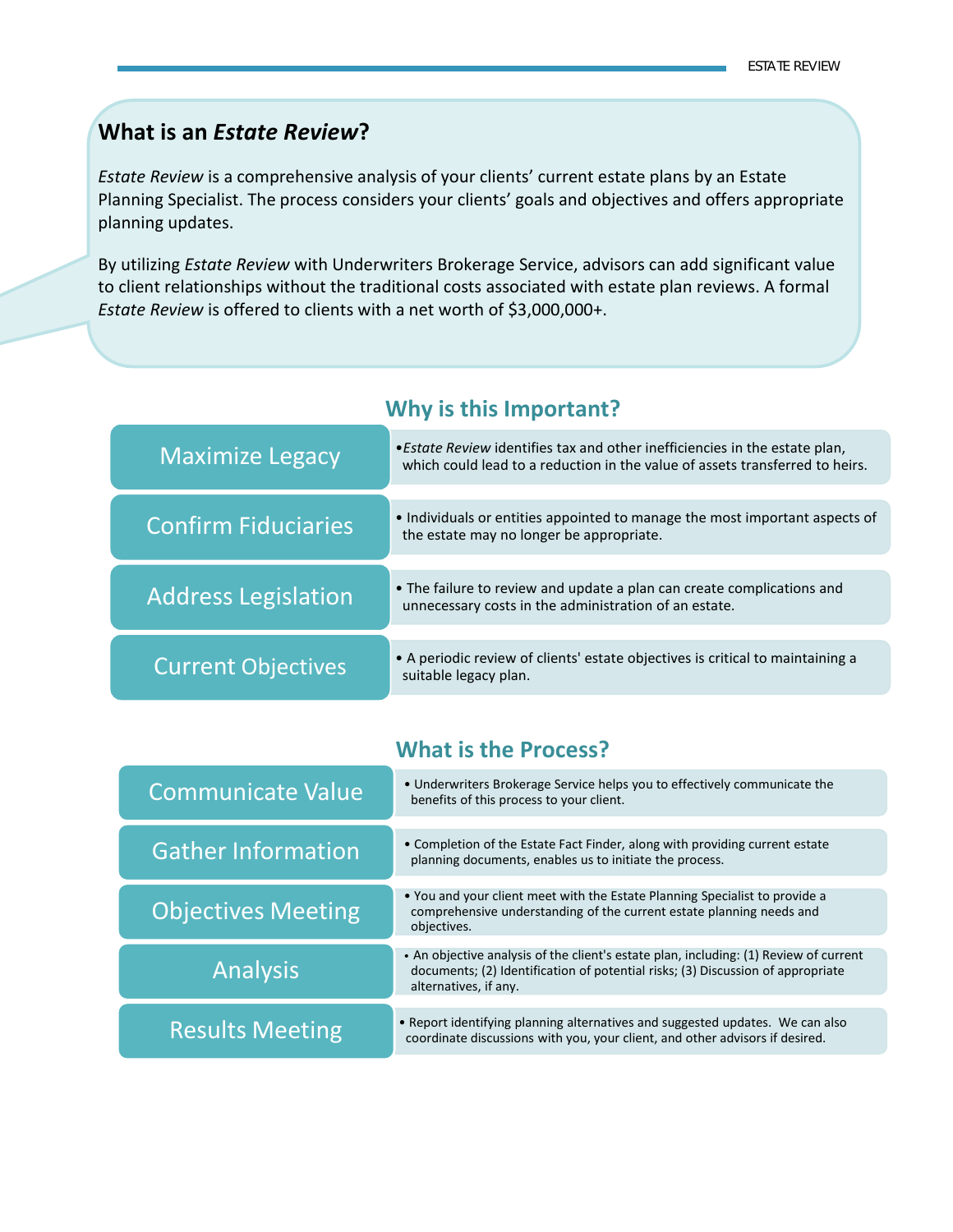**.**

#### **What are the Results?**

| <b>Expand Value</b>          | • Estate Review allows you to introduce a process to your clients that will<br>determine if their estate plans are up to date.                                              |
|------------------------------|-----------------------------------------------------------------------------------------------------------------------------------------------------------------------------|
| <b>Enhance Relationships</b> | • Estate Review reinforces your comprehensive approach to protect your clients'<br>interests and those of their loved ones.                                                 |
| <b>Uncover Opportunities</b> | • <i>Estate Review</i> exposes planning needs for your high-net-worth and business<br>owner clients.                                                                        |
| <b>Gain Introductions</b>    | • Estate and business planning strategies resulting from an <i>Estate Review</i> provide<br>for favorable introductions to additional family members and business partners. |

#### **How Do I Explain this to My Clients?**

#### **Consider:**

"I take great pride in protecting you and your family from all financial risks.

As part of my service to you, I can now offer an *Estate Review* which includes an opportunity to consult with an Estate Planning Specialist. This process will help to confirm that your estate and legacy objectives are being met in an efficient manner.

Family circumstances, changes in the law, and many other factors may make your current plan outdated.

This comprehensive process identifies inefficiencies that could prevent your plan from fulfilling your goals, and it could offer strategic alternatives.

Our Estate Planning Specialist can work with your existing estate planning advisors to suggest any recommended updates."

### *Estate Review* **is a unique and complementary offering from Underwriters Brokerage Service.**